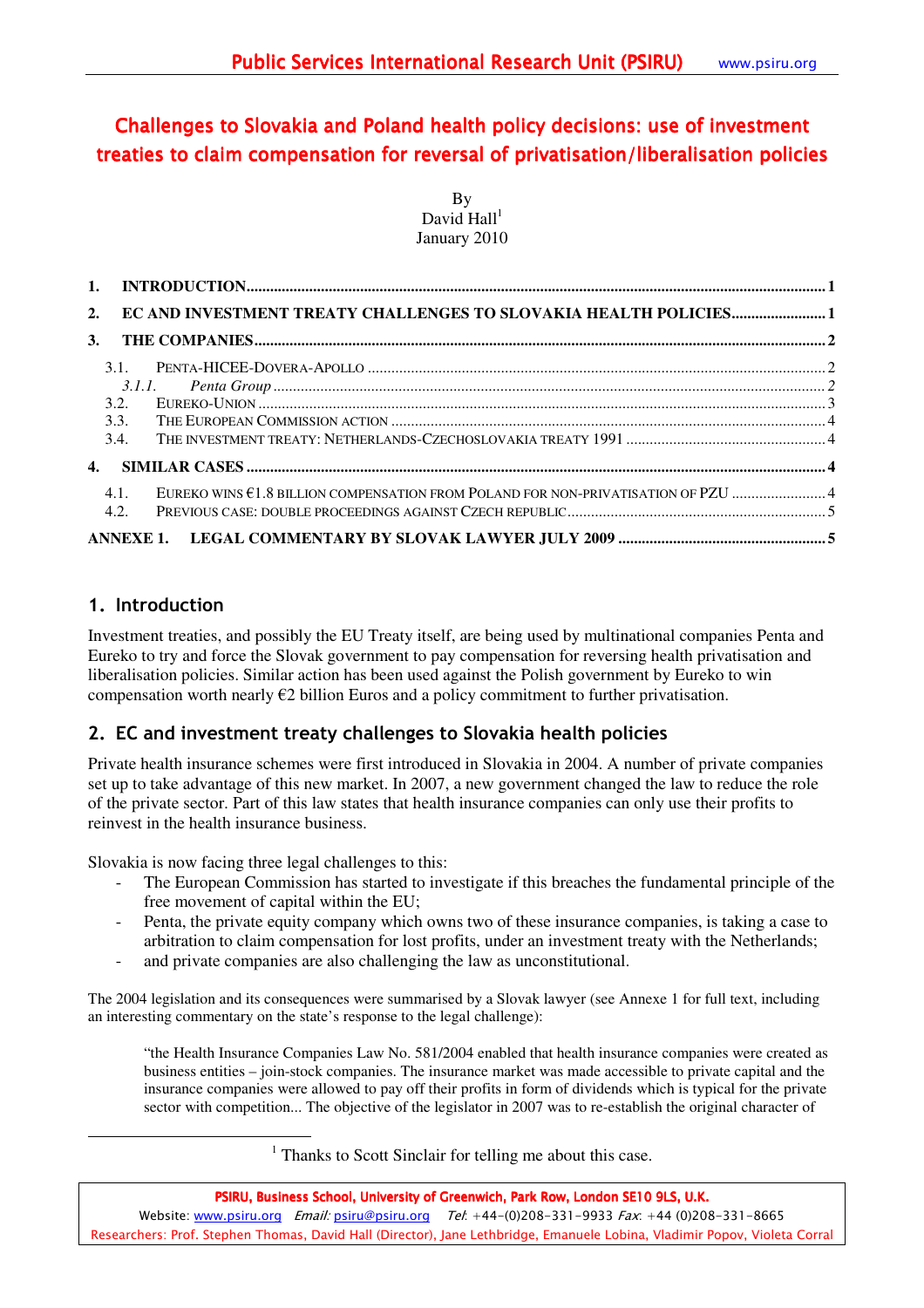the health insurance, this intervention changed the character of the health insurance companies´ operation and in principle, they became non-profitable corporations.

It terms of the communitarian law, a member state may shape the system of its public health insurance autonomously. It may or may not include elements of competition into the system, it may combine competition and non-competition rules. However, a problem occurs when elements with impact on the private capital are introduced and subsequently, there is a will to remove such elements. It is not possible to do is without a negative impact on investors and it is very difficult to choose tools which are adequate to the purpose and aim. In essence, the intention was good as its purpose was to secure that the public funds paid by people to the insurance companies compulsory continue to serve for the benefit of people and not for the benefit of private persons. However, even such altruistic aim must be achieved in such a way that the rights acquired in good faith and the legal relations established in accordance with valid laws are affected as little as possible."

The potential problems of increased costs, reduced equity, and difficulties in regulating the companies due to the effects of EU laws, were also recognised by an OECD paper, which warned –correctly - that:

"the government must be careful to adjust its own expectations, and that of the public, to the actual potential it may fill. High expectations may lead to disappointment, particularly when there is cultural unfamiliarity with such markets. In addition, the complexity of the market and insurer activities may lead to confusion and dissatisfaction. It is therefore important that the government develops mechanisms to monitor the market, and that it has the administrative flexibility to intervene and attempt to correct problems, within the framework of permitted EU law." [OECD Health Working Papers NO. 11DELSA/ELSA/WD/HEA(2004)2 The Slovak Health Insurance System And The Potential Role For Private Health Insurance: Policy Challenges. Francesca Colombo and Nicole Tapay 05-Mar-2004 http://www.oecd.org/dataoecd/30/48/29878719.pdf ]

### 3. The companies

### 3.1. Penta-HICEE-Dovera-Apollo

The compensation claim is being made by companies owned by the Penta Group. The compensation is being claimed by a Dutch company HICEE which is owned by Penta Group. The claim is for the impact on two Slovakian private health insurance companies, Dôvera ( http://www.dovera.sk/) and Apollo http://www.apollo.sk/sk/, which are owned by HICEE.

The action under the investment treaty is being pursued by http://www.hicee.nl/index.php

Hicee, being a part of the PENTA International Investment Group is focused on healthcare business in Central and Eastern Europe. HICEE has no operating subsidiaries except its shares in the two Slovak operating companies. Its presentation of its organisation lists only these companies: "HICEE holds, through its wholly owned subsidiary DÔVERA Holding, a.s., 100% of shares in the Dôvera health insurance company and 49% of shares in the Apollo health insurance company. Hicee has developed a business plan which deals in detail with further growth of investments in [former public] private held healthcare companies and the enhancement of the European knowledge team providing consulting services related to healthcare." http://www.hicee.nl/organisatie.html ; http://www.hicee.nl/nieuws.html?tx\_news\_pi1%5BshowUid%5D=16

The private health insurers Dovera and Apollo are also planning to merge in 2010, in response to Slovak government encouragement of mergers of health insurers. The resulting insurance company will have about 1.4mn clients.

### 3.1.1. Penta Group

Penta is a private equity group, investing in a number of different sectors, but with a number of investments in healthcare in the Czech and Slovak republic.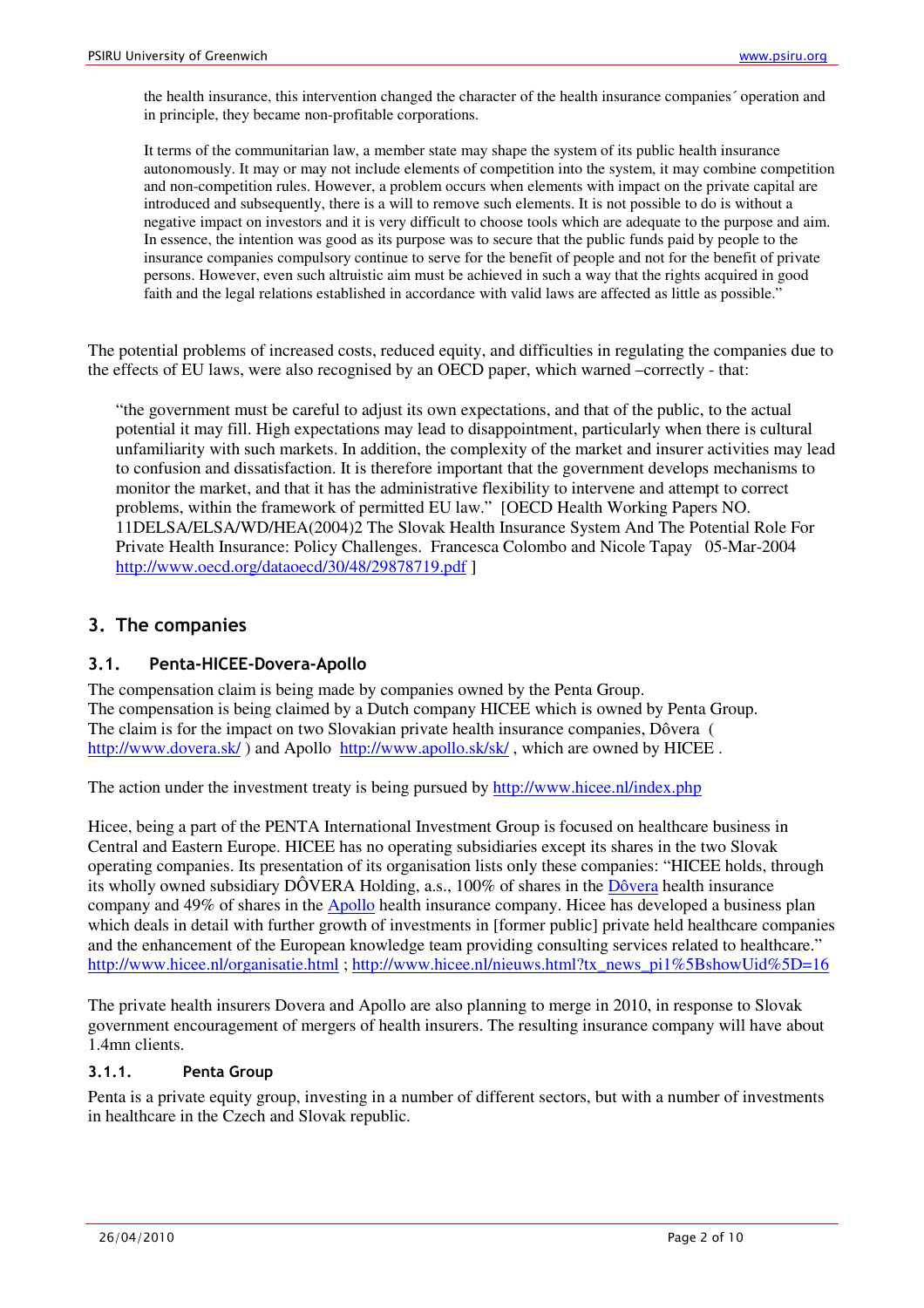

*Penta founder Jaroslav Haš*č*ák knows that not everybody is going to be happy with what his firm does, unless, he says, Penta "buys a bakery and starts baking buns". poto: TASR*  The Slovak Spectator 30 Jul 2001 Penta Group's Haščák: Slovakia's corporate raider takes no prisoners http://www.spectator.sk/articles/view/910

Another investment by Penta was in SmVaK, the water company in Ostrava in the Czech Republic. It was already privatised, owned partly by Suez and partly by Anglian Water, from whom Penta bought the company in 2003-04 for €128m.. "At the time of acquisition, SmVaK had no debt", but Penta took out a Euro  $\epsilon$ 70m. bank loan which created a debt to assets ratio of 30:1; it then extracted a dividend of Euro  $\epsilon$ 90 million from SmVAK; it then repaid the original loan by issuing  $\epsilon$ 80million of 10-year bonds at %5 fixed interest. In 2006 it then sold the company to FCC for €190m. Penta's total profit from the dividends and the sale were a profit of  $E175m$ . in 2 years.

http://www.pentainvestments.com/uploads/tx\_msprojects/Case\_study\_SmVaK.pdf ; http://www.pentainvestments.com/investments.html

It has been suggested in Poland that Penta has concealed Russian connections and has links with former Czech communist secret service personnel:

"The Czech-Slovak investment group Penta is suspected in Poland of cooperation with Russian secret services and of having capital of an unclear and opaque origin, the Czech daily Lidove noviny (LN) writes today, citing Polish minister Aleksander Szczyglo. Szczyglo, head of the National Security Office, voiced the suspicion in connection with the privatisation of the Polish helicopter producer, PZL Swidnik, LN writes. He also challenged as "a very strange thing" the widely-known participation of General Alojz Lorenc, former head of the then communist Czechoslovak secret service (StB), in Penta's structures. "The Polish secret services are automatically obliged to monitor the privatisation involving strategic companies," LN quotes Szczyglo as saying. (CTK National Czech-Slovak investment group suspected of links to Kremlin-press CTK National News Wire Wednesday, August 26 2009 http://www.allbusiness.com/government/government-bodiesoffices-government/12751083-1.html )

# 3.2. Eureko-Union

Eureko is a Dutch company investing in health and life insurance and pensions. Following the merger (in 2005) between its Dutch operation, Achmea, and Interpolis, the insurance subsidiary of Rabobank,, its main shareholders are Achmea with 54,37 % of the ordinary shares and Rabobank with 39,47 %. With operations in eleven countries, the Eureko Group has more than 25.000 employees It has expanded through a long string of acquisitions, including Greek insurer Interamerican. It also owns 33% of Polish health insurance company PZU (see below)

| The Netherlands, | Achmea                      |
|------------------|-----------------------------|
| Luxembourg       |                             |
| Belgium          | Avero Belgium               |
| Greece           | <b>Interamerican Greece</b> |
| Ireland          | Friends First Ireland       |
| Slovakia         | Union Slovakia              |
| France           | Imperio France              |
| Romania          | Eureko Romania              |
| Bulgaria         | Interamerican Bulgaria      |
| Turkey           | Eureko Sigorta              |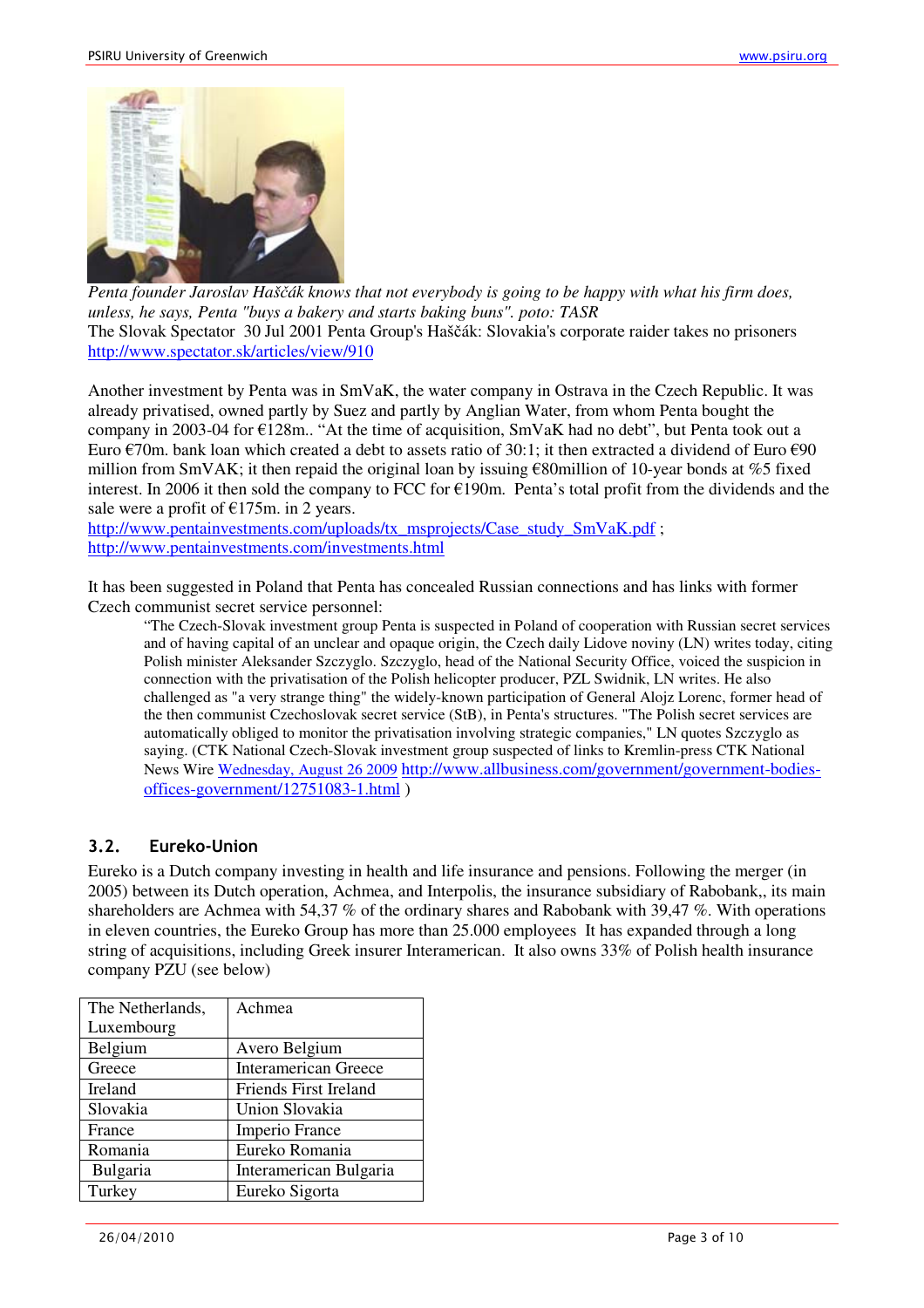| Cyprus | Interlife Cyprus |
|--------|------------------|
| Russia | <b>Dranta</b>    |

http://www.eurekosigorta.com/En/DisplayContents.asp?ContentId=56 http://biz.yahoo.com/ic/101/101523.html

## 3.3. The European Commission action

In November 2009 the EC Commissioner for Internal market and Services launched an action on this issue because the restriction on use of profits may conflict with the EU principle of free movement of capital. It wrote to the Slovakian government asking for a response within 2 months. A spokesman for the EC was quoted as saying: "It seems that the imposition of an absolute prohibition on privately owned public health insurance providers from using their profits other than for the provision of public health care in the Slovak Republic, constitutes an unjustified restriction on the freedom of capital movements". This action was taken following a complaint made to the EC in 2008 – presumably by the same companies bringing the action under the investment treaty. (Reuters 20 November 2009 EU probes Slovakia's action against health insurers http://www.reuters.com/article/idUSLK686591).

Other press reports state that the EC has also queried another Slovak rule: "that insurers which enter liquidation or otherwise leave the market must transfer their clients, without charge, to another health insurer" , again based on a complaint by a Dutch company which owns Union, another private health insurer operating in Slovakia. (The Slovak Spectator 30 Nov 2009 EC challenges Slovakia over insurers' profit ban. http://www.spectator.sk/articles/view/37243/3/ec\_challenges\_slovakia\_over\_insurers\_profit\_ban.html )

### 3.4. The investment treaty: Netherlands-Czechoslovakia treaty 1991

The claim by Penta and Eureko is brought not under EU law but under the provisions of an investment treaty signed in 1991 between the Netherlands and Czechoslovakia. Czechoslovakia no longer exists, but the treaty was inherited by both the Czech republic and Slovakia. It was signed less than 2 years after the country had escaped from the old communist regime, through the 'Velvet Revolution', and 13 years before the two countries became full member states of the EU, alongside the Netherlands.

(Agreement on encouragement and reciprocal protection of investments between the Kingdom of the Netherlands and the Czech and Slovak Federal Republic. Treaty number 011207 Date of conclusion 29 April 1991 Place of conclusion Praag Entry into force 1 October 1992. Netherlands Ministry of Foreign Affairs treaty database http://www.minbuza.nl/en/Key\_Topics/Treaties/Search\_the\_Treaty\_Database?isn=011207 , http://wetten.overheid.nl/BWBV0003005/geldigheidsdatum\_15-12-2009.)

The arbitration is being conducted through the Permanent Court of Arbitration under UNICITRAL rules. Members of the tribunal have been appointed. **HICEE B.V. v. The Slovak Republic**  http://www.pca-cpa.org/showpage.asp?pag\_id=1334.

# 4. Similar cases

### 4.1. Eureko wins €1.8 billion compensation from Poland for non-privatisation of PZU

Eureko owns 33% of PZU, which operates a large part of the public health insurance and pension system in Poland, including managing pension funds and providing other financial services. It was 100% state owned until 1999, when the government agreed to sell 30% to Eureko. In 2001 the government planned to float the company on the stock exchange, in the course of which Eureko expected to obtain a further 21% of shares and so gain majority control. This flotation was cancelled, however, and subsequent governments refused to sell more shares to Eureko. Eureko claimed compensation through arbitration under the Netherlands-Poland investment protection treaty: "This allowed Eureko to get around a clause in the privatisation deal committing the two sides to adjudicate any disputes in Polish courts." (Reuters 17/01/2008 http://www.reuters.com/article/idUSL174991720080117) Eureko won arbitration awards in 2005, and again in 2007. In October 2009, to settle the dispute, the Polish government agreed a deal under which PZU paid a special dividend worth  $\epsilon$ 1.85billion to Eureko. The Polish currency, the zloty, was affected by concerns that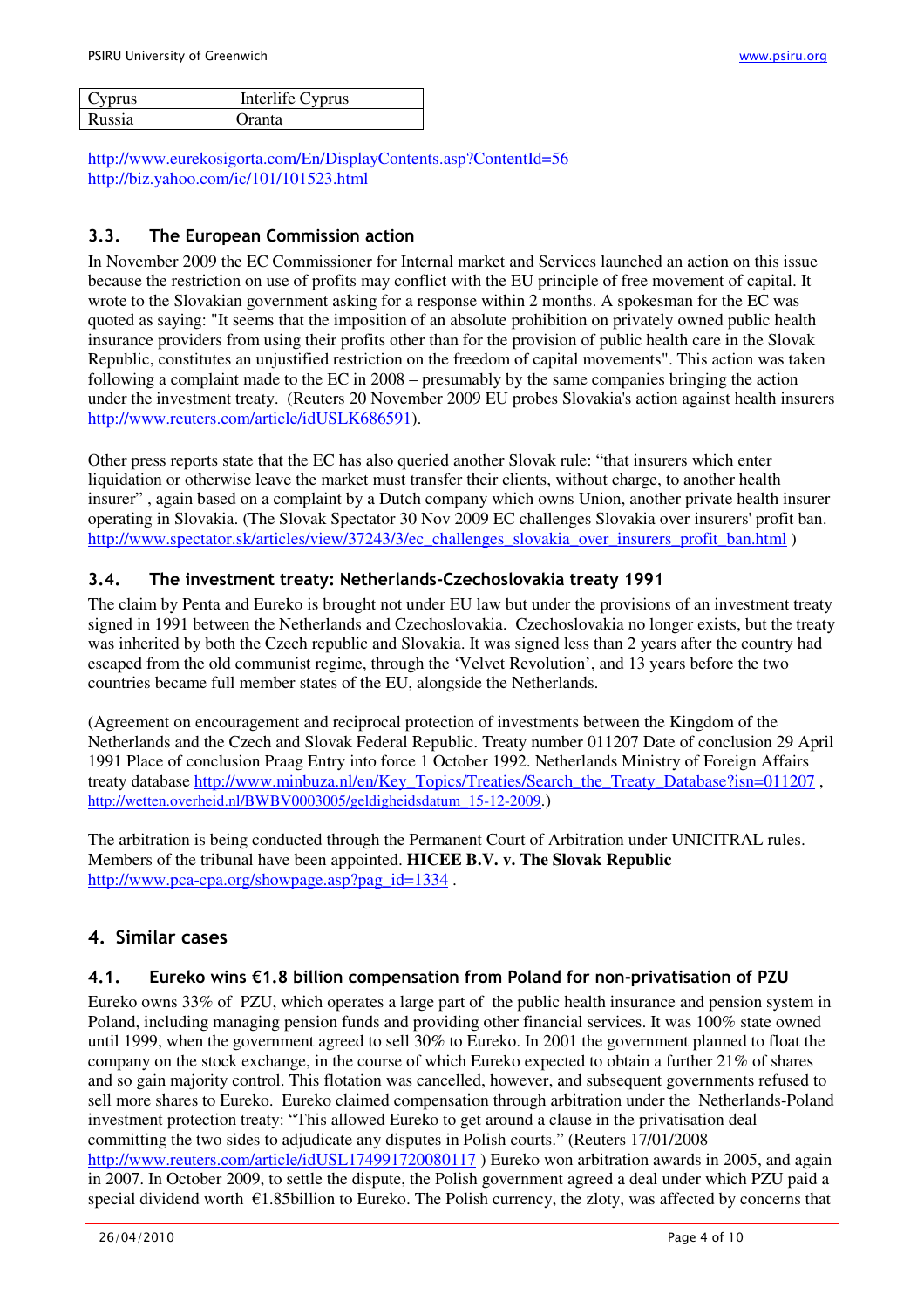Eureko would immediately convert its dividen into Euros, and also that PZU might sell Polish government bonds to finance the special dividend. The settlement also commits Poland to privatisation by flotation of PZU, before 2012 (although Eureko can force a postponement "if market circumstances are adverse") and guarantees payments to Eureoko if there is no flotation by this date (http://www.eureko.net/sites/default/files/2009-10-02 presentation.pdf).

The state still owns 55% of PZU at the end of 2009. It is the biggest private health insurance company in central and eastern Europe, with large profits and assets of €16 billion. Because of the dispute it has not expanded much into other central European countries, but is now planning to invest €3billion in expanding abroad, especially into Ukraine and Russia: it hosted a 2-day conference on the subject in November 2009.<sup>1</sup>

### 4.2. Previous case: double proceedings against Czech republic

A previous case against the Czech republic highlighted the potential for multiple proceedings by companies registered in one country with owners registered in another. CME Czech Republic B.V., a Netherlandsregistered company which lost a TV broadcasting license in the Czech republic, claimed compensation on the grounds that a Czech law restricting foreign ownership of media companies was in breach of the Netherlands-Czechoslovakia investment treaty. The case went to arbitration under UNICITRAL, in Sweden: and the company won. At the same time, a major shareholder in CME, an American named Ronald S. Lauder, also brought proceedings on the grounds that it breached a USA-Czechoslovakia investment treaty. This also went to arbitration under UNICITRAL, with a different panel, in London – which ruled in favour of the Czech republic. The two decisions came within 10 days of each other. The discussion of this 'double jeopardy' is now attached to the Netherlands-Czechoslovak treaty. (see annexe 2)

 (IRIS 2001-10:2/1 UNCITRAL International Courts of Arbitration: Awards in TV Nova Case. Awards of the UNCITRAL Courts of Arbitration in London and Stockholm, 3 and 13 September 2001 http://merlin.obs.coe.int/iris/2001/10/article1.en.html)

#### Annexe 1. Legal commentary by Slovak lawyer July 2009

MARTINKOVÁ: Amendment to the Health Insurance Companies Law has weak points (tvnoviny.sk) **Date:** 28.07.2009 14:06 **Author:** PALU **Category:** Public Health http://www.advocatus-law.eu/article-legislature?language=en

Bratislava, July 28th (TASR) – TASR was talking with the attorney Jana Martinková about amendment to the Health Insurance Companies Law, lawsuits entered by the health insurance companies, arbitrations, defence of the Slovak Republic.

#### **What were the objectives of the controversial amendment to the Health Insurance Companies Law and what were the intended advantages?**

In terms of the constitutional right of each individual to health protection, the state is obliged to adopt such legal regulations that would ensure free health care for its citizens through health insurance companies. In my opinion, the intention of the legislator was good and in accordance with the social direction of our country which our citizens have chosen in the elections.

The Slovak health insurance system is a system of public compulsory social health insurance created on the principle of solidarity. In such environment, the Health Insurance Companies Law No. 581/2004 enabled that health insurance companies were created as business entities – join-stock companies. The insurance market was made accessible to private capital and the insurance companies were allowed to pay off their profits in form of dividends which is typical for the private sector with competition... The objective of the legislator in 2007 was to re-establish the original character of the health insurance, this intervention changed the character of the health insurance companies´ operation and in principle, they became non-profitable corporations.

It terms of the communitarian law, a member state may shape the system of its public health insurance autonomously. It may or may not include elements of competition into the system, it may combine competition and non-competition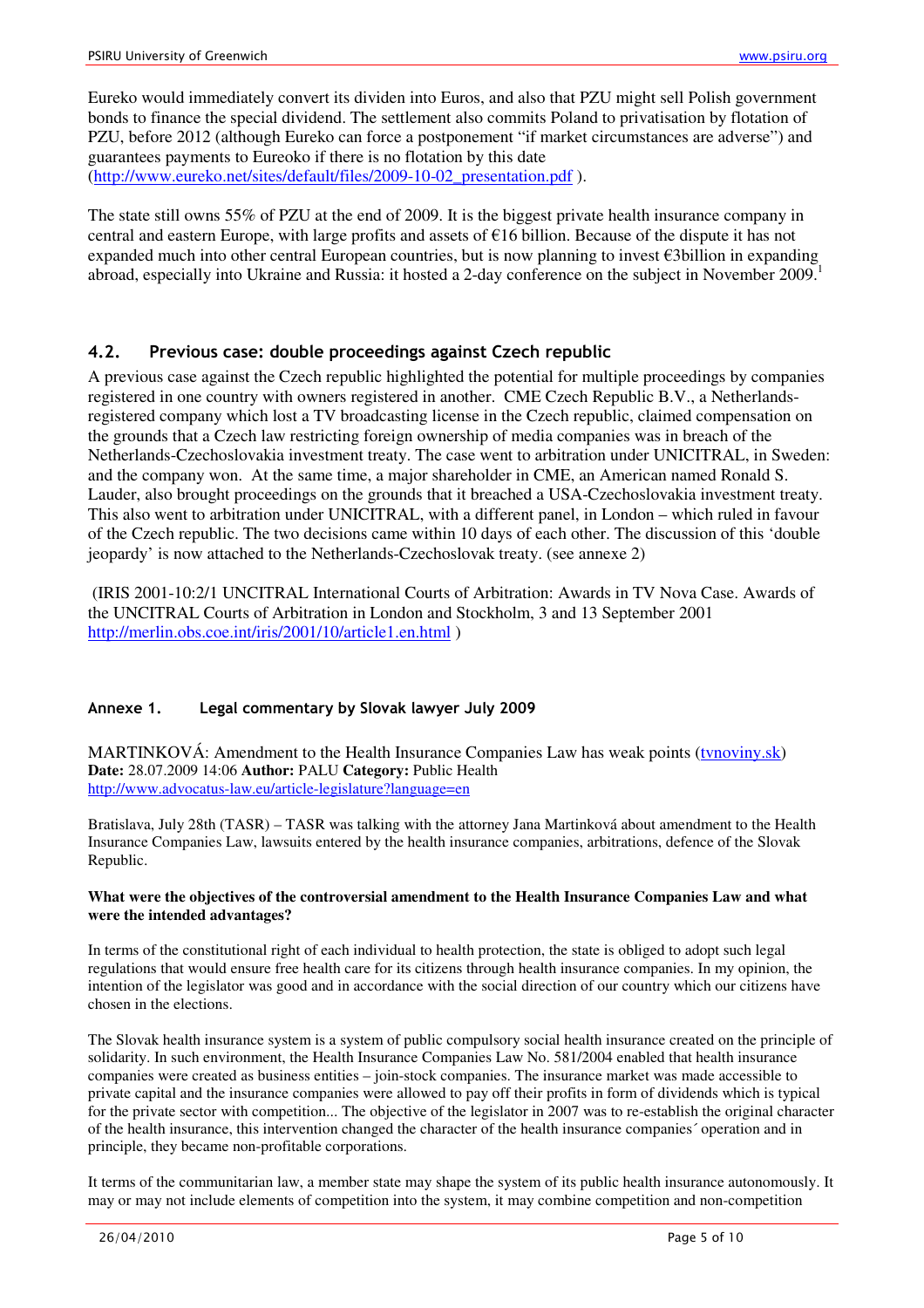rules. However, a problem occurs when elements with impact on the private capital are introduced and subsequently, there is a will to remove such elements. It is not possible to do is without a negative impact on investors and it is very difficult to choose tools which are adequate to the purpose and aim. In essence, the intention was good as its purpose was to secure that the public funds paid by people to the insurance companies compulsory continue to serve for the benefit of people and not for the benefit of private persons. However, even such altruistic aim must be achieved in such a way that the rights acquired in good faith and the legal relations established in accordance with valid laws are affected as little as possible.

#### **What are the weak points of the amendment and what problems has it caused?**

The weakest points of the amendment are the following: retroactivity – the Slovak Republic is a legal state, its attribute is a legal security, including the guarantee that the legislator will not adopt retroactive enactments that would withdraw rights acquired in good faith and in accordance with valid laws from legal entities – this amendment expressly interferes with the existing legal relations; non-observance of the principle of proportionality in sense of Article 13, section 4 (when restricting the health insurance companies, their essence and sense must be taken into account) representing preservation of the equitable balance between the needs of the public (general) interests of society and protection of the lawful rights of individuals = the intervention into the health insurance companies must be appropriate, necessary and adequate – the state has the right to amend its legislation but it must always follow a lawful objective and to choose adequate means to achieve such objective; restriction of ownership rights without a compensation - the amendment removes lawful expectations of the health insurance companies for materialization of the values that have a character of property without paying the aggrieved entities real value of that part of investment they have been indirectly deprived of as a consequence of the amendment.

### **What will be the arguments of the shareholders of the health insurance companies – claimants?**

The claimants, the shareholder of Dôvera and Apollo HICCE B.V. and the shareholder of UNION z.p. EUREKO B.V. will defend themselves against the legislative interference in an arbitration proceeding as some articles of the Investment Protection Agreement have been violated. On basis of that, the investors will claim compensations for deflated investments. These are defined in the above mentioned Agreement rather widely which will influence the amount of compensation in the event that the arbiters fail to adopt the argumentation of the Slovak Republic. The proceedings in respect of compliance of the controversial amendment with the Constitution will be indirectly supported by a motion filed by a group of MPs at the Constitutional Court. If the Constitutional Court finds out that the Law No. 530/2007 and the law No. 594/2007 is not in compliance with the Constitution and international agreements, it will have an impact on the loss of effectiveness of the Law and indirectly, it will also influence the course of the arbitration.

#### **What will be the arguments of the state?**

The state will try to persuade the arbiters that the compensation claimed by shareholders of the health insurance companies is not justified as the health insurance companies (HIC) are not entrepreneurs and the purchase of the health care by the HIC is not an economic operation oriented to profit. For example, it will use the arguments that the HIC fulfil tasks in the public interest, that they are established for the purpose of performing the tasks of the state in fulfilling its social functions, that they may not carry out operations other than those specified by law, that they are not free to differentiate the amount of premiums (inputs), that the amount of premiums is precisely defined and may not be increased, decreased or waived, that the source of their funding (inputs) are insurance contributions having the character of an additional "tax" (the perceptual rate and its base is fixed) through wage deductions and non-payment of such contributions is an offence, that the calculation of premium payers is fixed, that they have a contracting obligation set by law – the obligation to conclude contracts with providers in specified network of providers, that the insured are obliged to enter into a public health insurance contract with a health insurance company (beginning and end of the public heath insurance for the insured is ex lege, that the mechanism of redistribution applies to them etc.

The Slovak health insurance system is a system of public compulsory social health insurance created on the principle of solidarity. The health insurance is a service in public interest with the aim to satisfy the rights of individuals and HIC are only mediators for the state in fulfilling its obligations towards its citizens, or administrations of public issues on basis of lawful authorization. Health insurance is not undertaking. although HIC are joint stock companies, it is mutual assistance. The competition between individual insurers is also rather limited as they may not influence the amount of inputs and outputs, they may compete among themselves only in application of their marketing strategies. They may use real competition only in private insurance.

The principle of solidarity on which the public health insurance is based means that the health insurance is financed by constitutions that are proportional to income of the insured and the insured with very low income are exempted for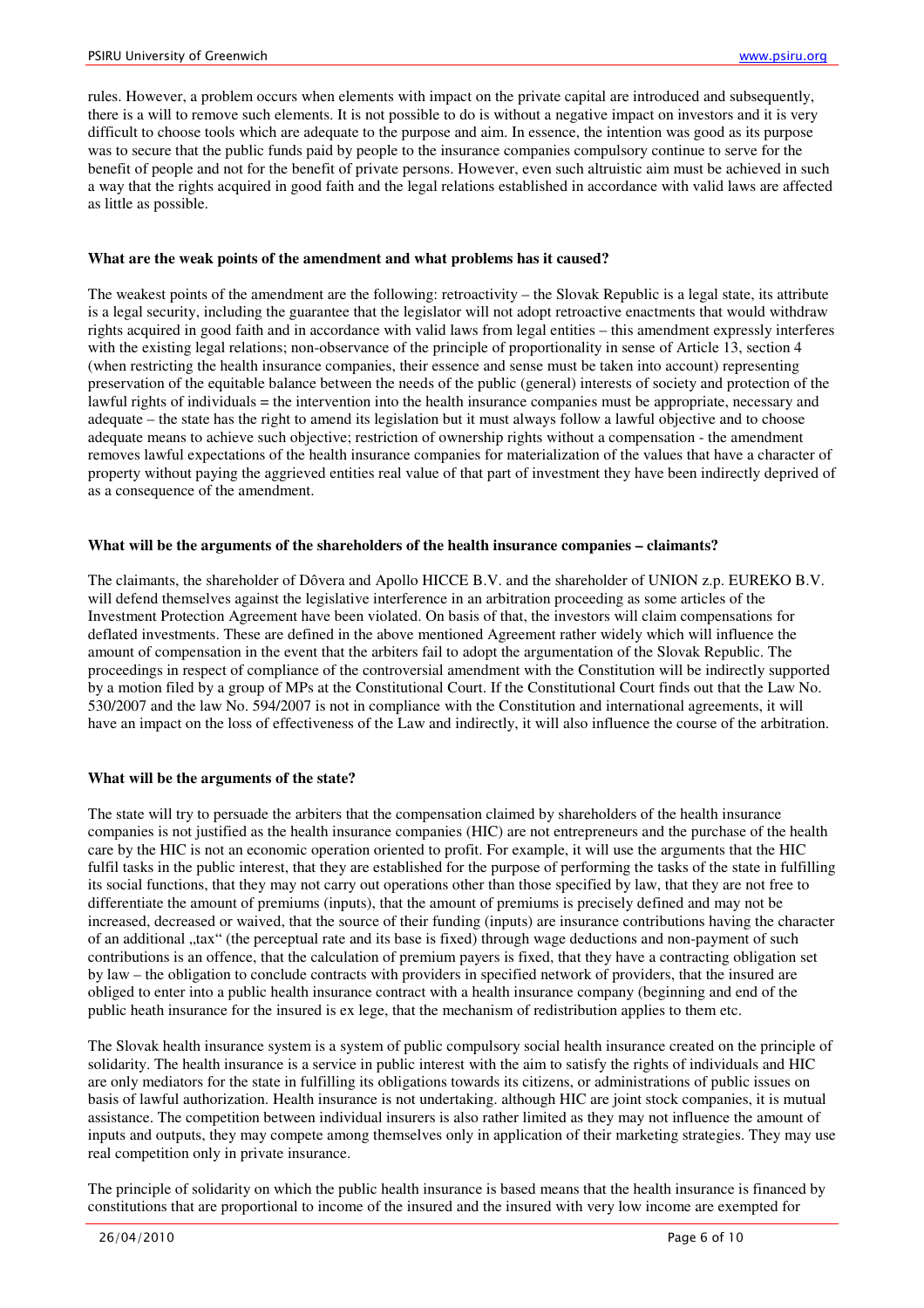paying contributions... Solidarity means hat the income is redistributed among those who are better off in terms of both their financial situation and health condition and those who would be otherwise deprived of the health insurance coverage due to their financial situation and health condition - i.e. the healthy ones pay for the sick).

The activity based on the principle of national solidarity justifies exclusion of the compulsory health insurance from competition and therefore, it should be non-profitable.

Another reason for exclusion of the public health insurance from competition is the fact that in principle, HICs provide to their clients identical benefits the extend of which does not depend on the premium amount but arises from the Law No. 577/2004. The insurance companies have no possibility to influence either the amount of contributions or the extend of coverage to which the insured are entitled. Thus, they do not perform activities of an economic character, they are not subject to the rules of competition as other business companies and therefore, they may be regarded as enterprises according to Articles 81 and 82 of the EC Agreement.

#### **Why do health insurance companies sue the Slovak Republic in an arbitration and not in any other proceedings, e.g. before an international court?**

The obligation to submit to the award of an arbitration court arises from the Agreement on Encouragement and Reciprocal Protection of Investments concluded between the Kingdom of the Netherlands and the Czech and Slovak Federal Republic in 1991 which was acceded by the Slovak Republic. According to this Agreement, each party has to appoint one arbiter who will then together appoint the presiding arbiter. It the event that they fail to agree about the person of the presiding arbiter, the presiding arbiter shall be appointed by the Chairman of the Arbitration Court of the Chamber of Commerce in Stockholm.

The arbitration court compiled in this way shall be governed by the procedural rules of the United Nations Commission on International Trade Law (UNCITRAL). The arbitration court shall take into account other factors including, but not limited to the valid law of the parties, provisions of the Agreement stated above, provisions of individual investment agreements and the general principles of international law.

What we know about the course of the arbitration between the Slovak Republic and Dutch shareholder HICEE BV (a 100% shareholder of Dôvera, a 49% shareholder of Apollo z.p.) is that by the notice of arbitration delivered to the Ministry of Finance and the Prime Minister on December 22, 2008, the arbitration proceedings were commended, the counsel of the claimant is the American company Sidley Austin LLP (Washington). Both parties appointed an arbiter, (the claimant appointed Mr. Charles N. Brower and the responded appointed Mr. Peter Tomka) and both arbiters appointed the third arbiter, Sir Franklin Berman as the presiding arbiter.

As a compensation for the damages caused by violation of the Agreement in connection with changes in legislation 2006, 2007 (limitation on the disposal of positive economic result of health insurance providers and reduction of a cap on their operational expenses (Article 3, sections 2,4 and 5, Article 4, Article 5), the claimant claims from the Slovak Republic  $\epsilon$  750 mil.

#### **What obligations arise for the Slovak Republic from the Agreement on Encouragement and Reciprocal Protection of Investments concluded between the Kingdom of the Netherlands and the Czech and Slovak Federal Republic?**

Article 3 – to ensure full protection and security of investments of the contracting parties; to ensure fair and equitable treatment to the investments of investors of the other contracting party, without any unreasonable or discriminatory measures that might impair the operation, management, maintenance, use, enjoyment or disposal thereof by those investors; to accord to such investments full security and protection which in any case shall not be less than that accorded to investments of its own investors; to observe the obligations in relation to the investments of the other contracting party; preference of more favourable rules (from the system of law of the state or from an international contract) for a more convenient treatment of investments than are provided for by the Agreement; Article 4 - to guarantee transfers of payments ( profit, interests, dividends, amounts for purchase of row materials, development of investments.... the proceeds of sale or liquidation of the investment...) Article 5 - not to take any measures depriving, directly or indirectly, investors of the other contracting party of their investments unless the following conditions are complied with: the measures are taken in the public interest and under due process of law; the measures are not discriminatory; the measures are accompanied by provision for the payment of just compensation representing the genuine value of the investments affected.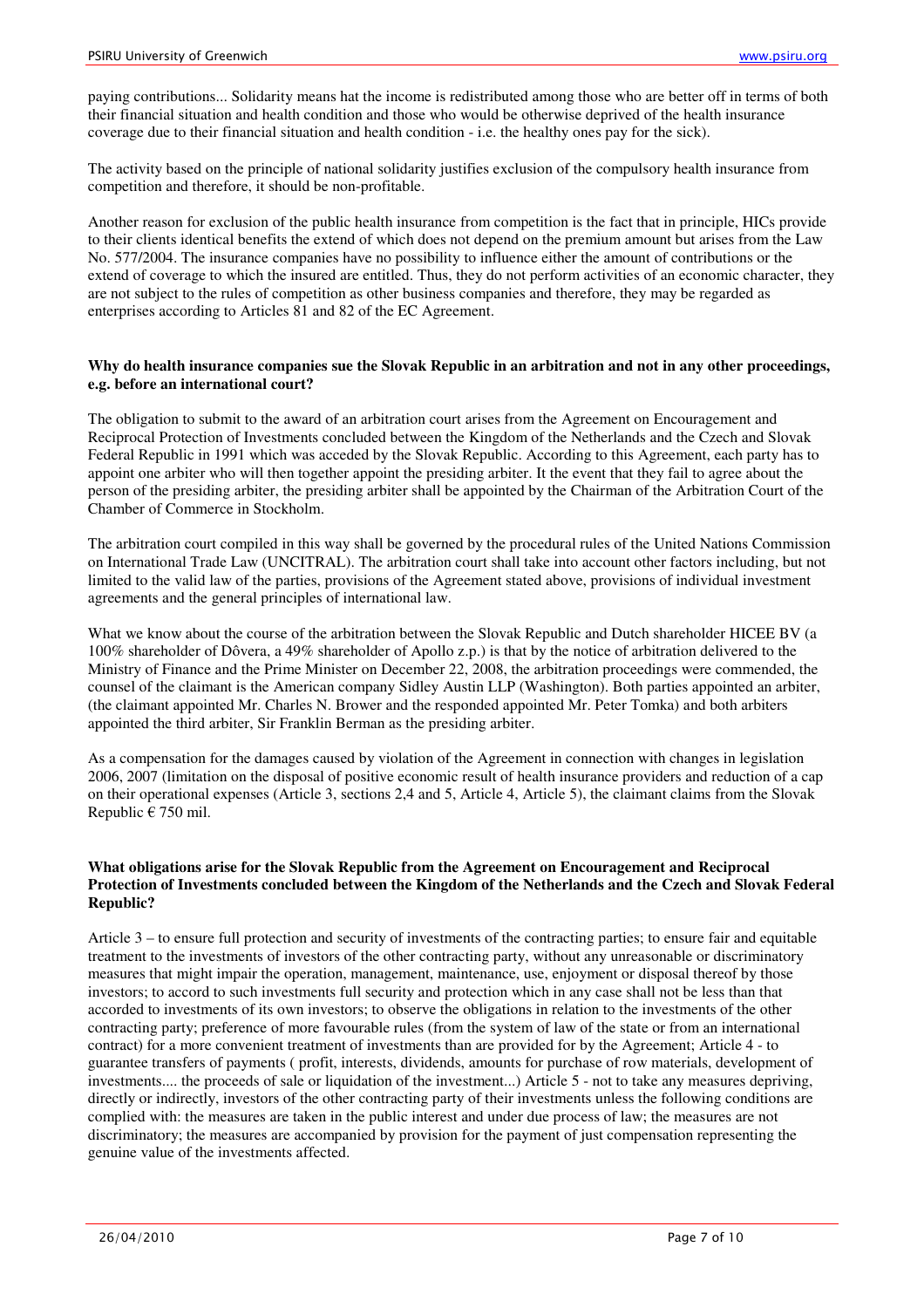#### **Has it been possible to avoid the arbitration, who is responsible for the faults of the state?**

In my purely personal opinion, the initial fault occurred in 2004 when the legislative changes in the area of health insurance and health insurance companies partly introduced market elements into this sector and space for private investments participation was opened. The legislator tried to change this situation in 2007, though not very luckily. Of course, it is much more difficult to find a solution when you want to introduce public elements into the sector with "private capital", or when you want to replace "the market" system by a non-market one. From this point of view, the situation was simpler for the legislator in 2004. To change the set rules of game now and not to impair the investor is a task for Solomon, but it is not impossible. In any case, it is not possible to deprive an investor, directly or indirectly, of his investments without paying him an equitable compensation.

#### **The Ministry of Finance addressed several law companies in an effort to find a counsel in this dispute. In this connection, the companies Teynier Pic & Associés, KŠD Štoví**č**ek, Kone**č**ná & Šafá**ř**, s.r.o., Winston & Straw and the law office of David A. Pawlak have been mentioned. Do you know them?**

The name of the first company reminded me of the investment arbitration proceedings held in the years 2004-2007 by the Dutch investor Eastern Sugar B.V. who was represented by Skadden, Arps, Meagher & Flom versus the Czech Republic, The investor claimed violation of the same Agreement on protection of investments. The Czech Republic, represented by Eric Teynier from the French company Teynier Pic & Associés was not successful. Therefore, this choice surprises me a bit.

Winston & Strawn is a large American company but in the worldwide law firms ranking, it does not belong even to the top thirty. It is difficult to say what range of expertise the above mentioned law firms may provide in arbitration lawsuits as the reliable accessible worldwide statistics (Chambers & Partners) deal only with the 25 most successful law offices and the selected four ones are not among them.

#### **What is your opinion about the law office that will represent the shareholder of the health insurance companies Dôvera and Apollo (HICEE B.V.)?**

The American company Sidley Austin belongs both by its size (7th in the worldwide ranking) and success to the top law offices in the world and only a narrow range of law offices may compete with it with regard to the their wide experience in similar disputes. Therefore, the main criterion for the Slovak Republic in selecting its counsel should be the fact that the legal representation of the state has at least equally strong position in the worldwide ranking of law offices, supported of course by the range of experience and percentage of success.

#### **How long have you been dealing with these problems?**

For more than a year. The main impulse for that is my inner belief that as far as the public funds collected from the insured in form of contributions within the public health insurance may represent a potential for securing the right of citizens for free health care and medical devices guaranteed by the constitution, the legislator should take such legislative measures that would guarantee such constitutional rights. When preparing the standpoints for the international law firms that have showed their interest to represent the Slovak Republic in this dispute, I was led by this idea, as well as by the prospect of success.

#### **Can you reveal the names of these companies?**

They are law firms belonging to the top five in the world (The List: Top Law Firms 2008). One of them was the American company Baker & McKenzie, but the cooperation with this firm was quitted when the had been ascertained that the company had conflict of interest. Simultaneously, the cooperation with the company Skadden, Arps, Slate, Meagher & Flom (Europe) LLP. was developing.

#### **Why do you cooperate in particular with this company?**

One of the reasons is also the fact that this company lost none of approximately 50 investment arbitrations in which it provided legal services.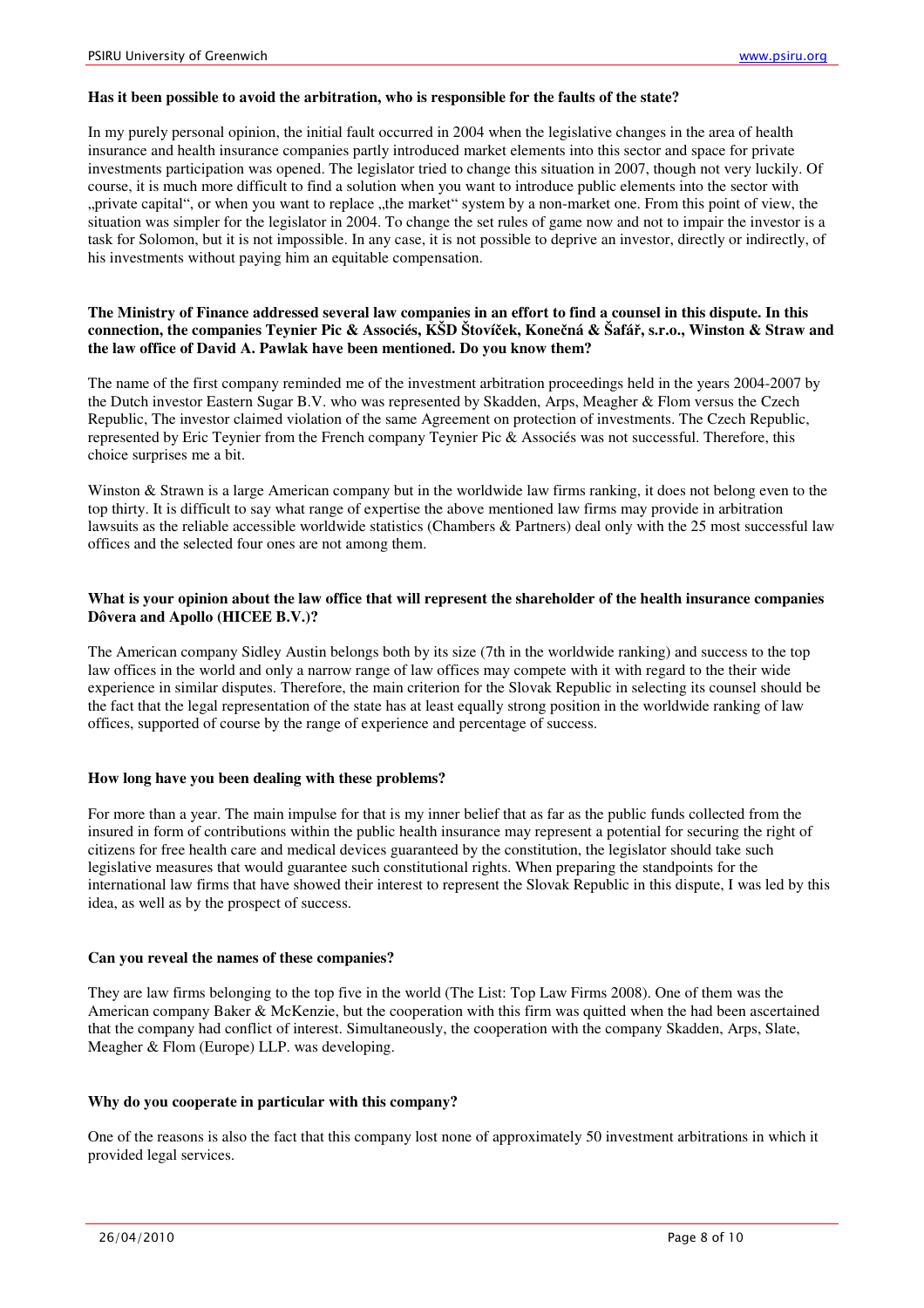#### **Does selection of a law firm for the state require a public tender?**

The Public Procurement Law relates to the activities (orders) listed in Annexes to the Law and for which a contract is concluded. Law services belong to the non-priority services listed in Annex No. 3 to the Law (No. 25/2006 Z.z.) In selecting law services, the procedure depends on the expected value of the order. If the value is equal or higher than  $\epsilon$ 6,000,000.00, the procedure of placing under-limit orders apply, if the value is lower than  $\epsilon$  6,000,000.00, the procedure of placing under-threshold orders apply, i.e. in each case, the provisions of the Public Procurement Law shall apply, in particular its basic principles: the principle of equal treatment, non-discrimination of applicants, transparency, efficiency and effectiveness.

In terms of the European legislation, the procedure in placing public orders for services, including legal services is regulated by the Directive 2004/18/EC which relates to provision of services in the area of legal counselling under the condition that the value of the order exceeds  $\epsilon$  249,000.00. Similarly, also arbitration disputes and settlement proceedings are exempted provided that the selection relates to the person of an arbiter. It sets out an obligation to the procurer to treat all participants of the public competition non-discriminatory and transparently. Obviously, the Directive stated above was not implemented into the Public Procurement Law correctly. Also the ESD judicature (e.g. the Judgement C-231/03 Rn 21), as well as the reports of the Commission 2006/C 179/02 stated in agreement that in the inter-market tasks, "the company with its registered office in another member state must have access to adequate information about an order before it is placed so that it may show its interest to get the order". Therefore, publication of a sufficiently accessible notice is essential and the following criterion applies: the more interesting the order is for potential applicants from other member states, the wider it should be communicated. A formal invitation for tenders is not necessary, it is enough to describe individual items of the order and the placement procedure briefly, observing the following principles: non-discriminatory description of the subject of order – an equal access for applicants from all member states; a transparent and objective formulation. I don't know how the Ministry of Finance made this order for providing legal services public but if it published it only on its website, although it was in accordance with the Public Procurement Law, the EU Directive which should have been and was implemented in the Public Procurement Law might have been thereby violated.

#### **Has the law been violated?**

I can't answer this question because I don't have enough information how the Ministry of Finance actually proceeded in this matter, which basis the Public Procurement Authority used and I don't know the reasons for its decision. I can't use the information published in media as their extend is insufficient for a legal standpoint and moreover, I don't follow all medial sources.

What is your opinion about the statement of the MF spokesman according to which: "According to §1, section 2, **subsection i) of the Public Procurement Law No. 25/206 Z.z., the obligations arising from this Law do not apply to arbitration proceedings". These were his reasons why the selection of a law firm is not subject to the Public Procurement Law.**

If this is actually the opinion of the Ministry of Finance, then it is clearly an incorrect and unprofessional interpretation of the above stated provision. It is true that the Public Procurement Law does not apply to arbitration proceedings, but an order for the legal services listed in Annex No. 3 and provided by counsels or law firms does not represent an exemption from the Law. The exemption relates to selection of an arbiter who may be a counsel but who, within in an arbitration proceedings, provides services other than those provided by law offices, i.e. an arbiter is not a counsel, he does not represent the Slovak Republic in the proceedings. An arbiter has the status of a judge. That is why the exemption stated above is mentioned. Such interpretation is expressly supported also by the EU Directive 2004/18/EC, by the Report of the European Commission 2006/C 179/02 and last but not least, by the ESD judicature.

#### **So what is your opinion about the published statement of the Public Procurement Authority according to which "within arbitration proceedings, specific services are provided by institutions selected in the manner to which the rules for placing orders specified in the Public Procurement Law cannot be applied"?**

This formulation seems to me very vague. The Public Procurement Authority should specify the services it has in mind and what institutions provide such specific services. As far as I know, in an arbitration proceeding, the same legal services are provided as in an a lawsuit and only counsels or law firms are authorised to provide such services. Therefore, I think that this must be an misunderstanding between the journalist and the authority stated above because this statement may be an answer to the question about selection of an arbiter in the arbitration proceedings.